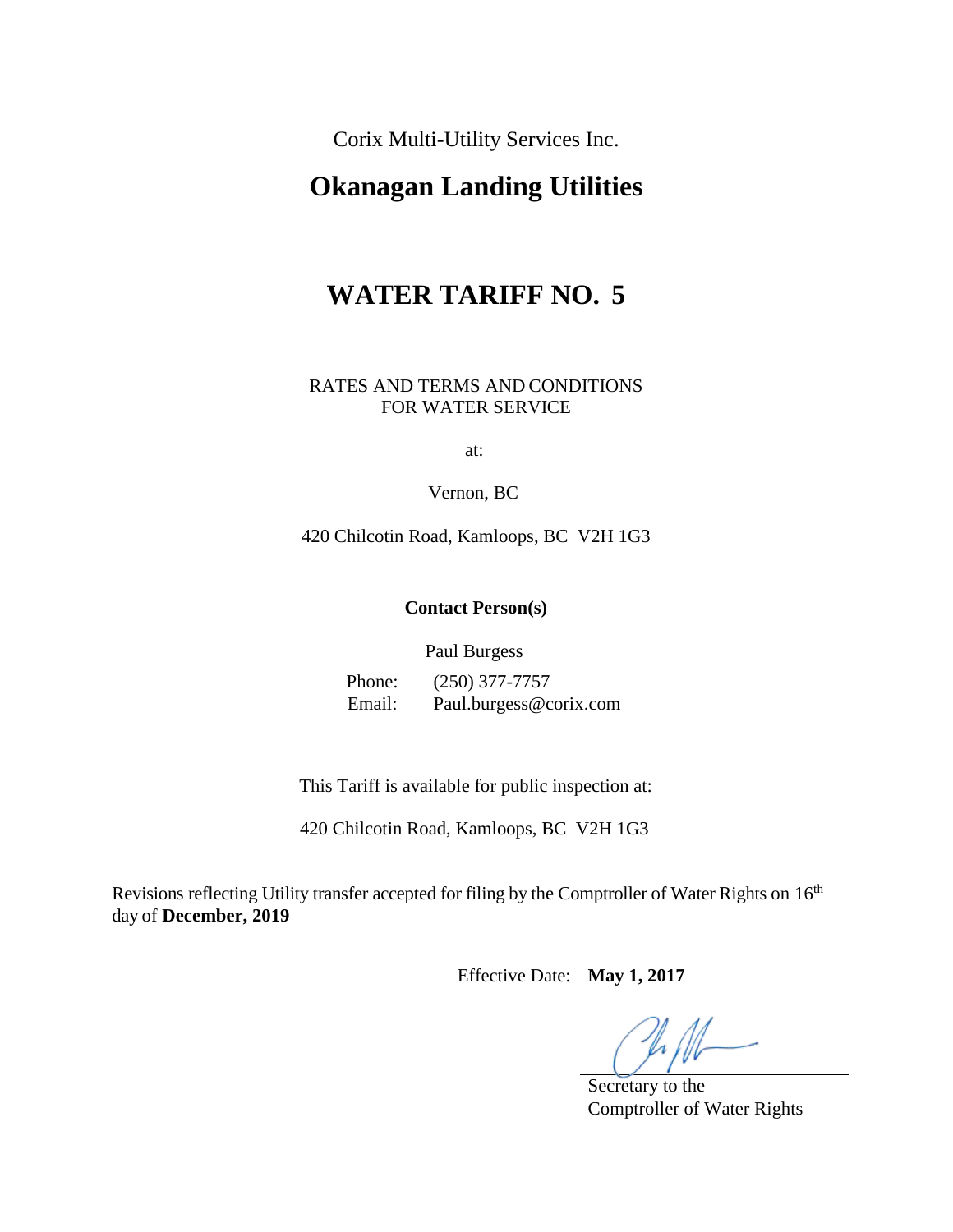#### **Definitions**

In this tariff the following definitions shall apply:

- a) "**authorized premises**" means premises which are entitled to, and authorized for, service in accordance with the Certificate of Public Convenience and Necessity of the Utility;
- b) **"business day"** means a day during which normal business is conducted and usually includes Monday through Friday. A statutory holiday is not considered a BusinessDay.
- c) **"Comptroller"** means the Comptroller of Water Rights under the *Water Act* and includes a Deputy Comptroller or a person appointed by the Minister as ActingComptroller;
- d) **"customer"** means any person who is the owner or lessee of an authorized premises;
- e) **"multi-residential service"** means Condominiums.
- f) **"premises"** means land and buildingsthereon;
- g) **"rate"** includes:
	- (1) a general, individual or joint rate, fee, charge, rental or other compensation of the Utility,

(2)a schedule or tariff respecting a rate;

- h) **"residential service"** means in-house use plus lawn & garden sprinkling to a maximum area of 1/10 of an acre;
- i) **"service"** shall include:
	- 1) the supply of water provided by the Utility to the customer,
	- 2) the plant, equipment, apparatus, appliances, property and facilities employed by or in connection with the utility in providing the supply of water to the property line of the premise.
- j) **"single family residential equivalent (SFRE)"** means and includes a single family dwelling unit intended for the use or occupancy by one or more individuals as a nonprofit household, and includes a townhouse and side-by-side duplex up to 3 bedrooms per unit.
- k) **"unit"** means a building of accommodation occupied separately or to be occupied separately by an owner or lessee and, which either separately or jointly with other units, receives service from a connection to the Utility's waterworks and, without restricting the generality of the foregoing, includes the separate units of accommodation in all dwellings.
- **l) "Utility"** means Corix Multi-Utility Services Inc.'s **Okanagan Landing Utilities.**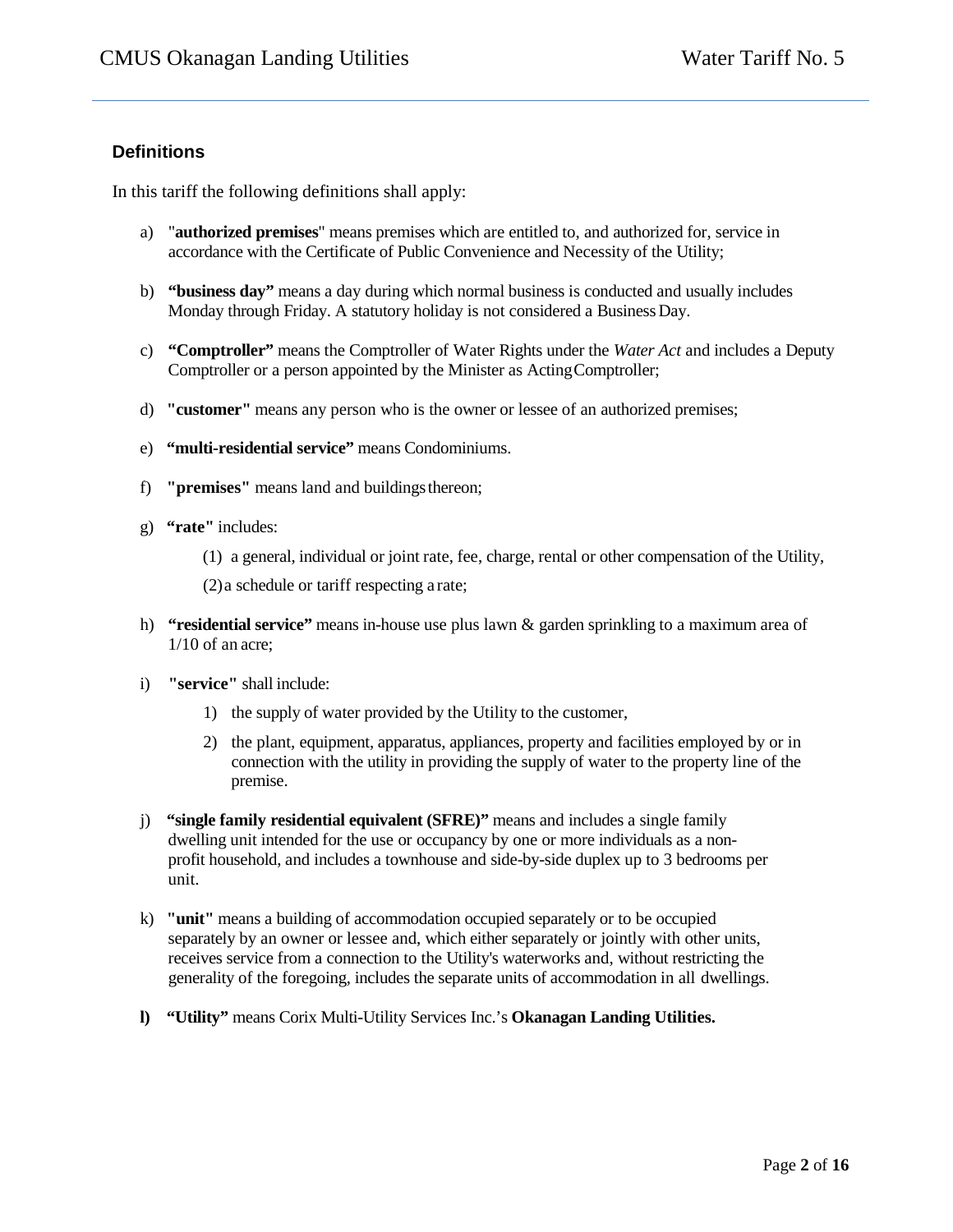# **Terms and Conditions**

# *1. Application for Service*

For authorized premises, charges for service are intended to recover the Utility's costs. The following charges are applicable depending upon the circumstances:

- (a) At the time an application is made for service to premises which had not previously been connected for service, the applicable charge shown in Schedule "A (a)" and/or "A (b)" of this tariff shall be paid by theapplicant.
- (b) A turn-on fee of \$75.00 shall be applicablewhen:
	- (i) a turn-on of a valve at an existing curb-stop is made at a date after the service connection was installed;
	- (ii) a customer becomes re-connected after service has been shut-off at the request of the customer, for non-payment of rates, or for violation of these terms and conditions.
- (c) There is no charge for serviceshut-off.
- (d) At the time an application for service is made by a new customer, an administration charge of \$25.00 shall apply. This charge is not only applicable for a new connection, but also when a new customer, either owner or lessee of the premises, commences receiving service to an existing authorizedpremises.

# *2. Billing and Payment*

All bills are issued **quarterly** (except for Availability Charges, which are issued annually, if applicable) and are due and payable within fifteen business days of the date of issue. Flat rates (and flat rate portion of metered rates) are billed in advance of service. For metered rates, consumption is billed in arrears. If the amount due on any bill has not been paid in full within **thirty (30) days** from the date of issue a further bill will be rendered to include the overdue amount plus a late payment charge of \$20.00.

If a cheque is returned by the customer's financial institution an administration fee of \$45.00 will be charged.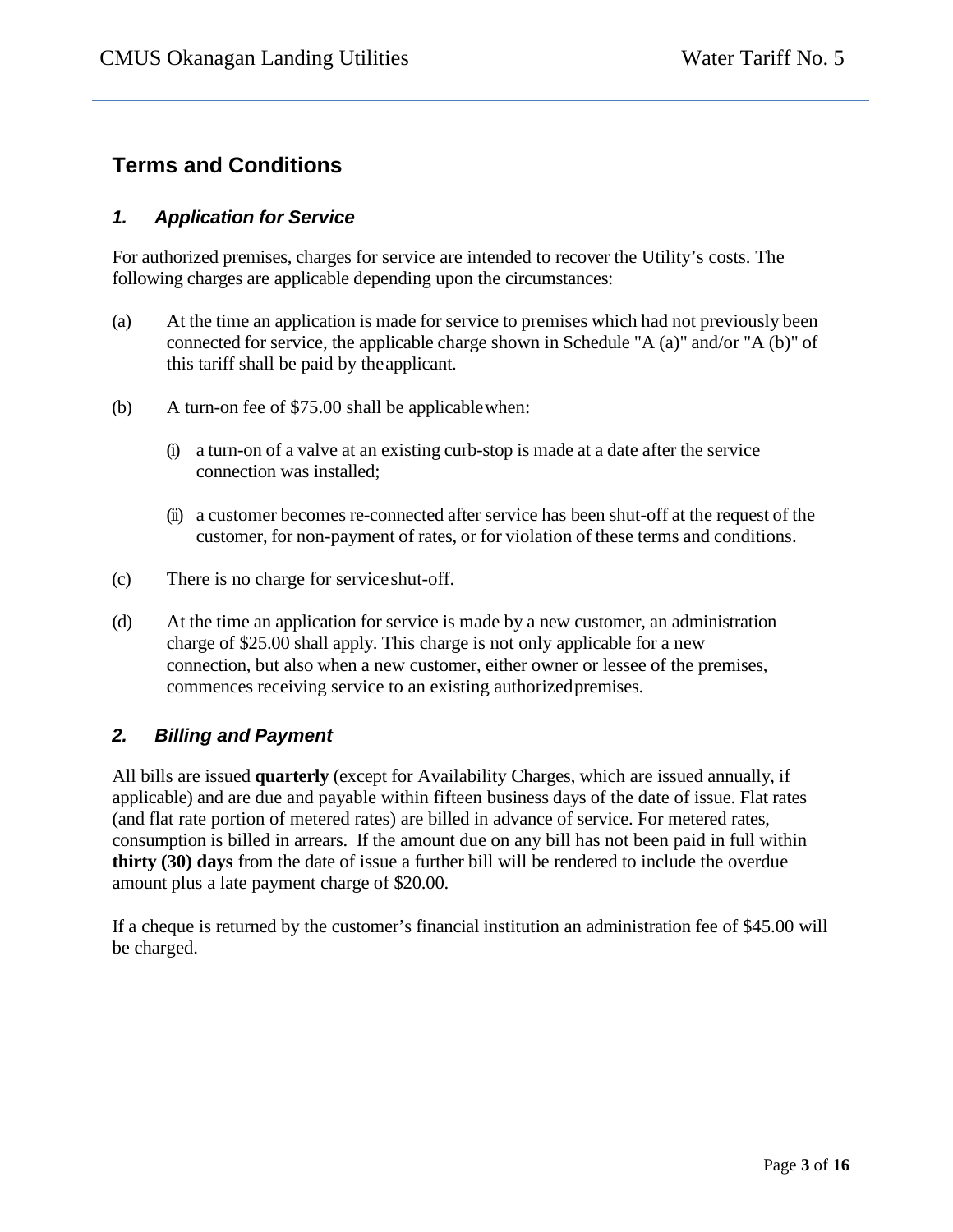## *3. Service Shut-Off Due to Non-Payment*

When an account becomes one month overdue, service may be shut off upon 15 business days' written notice. A notice sent by registered mail to the last known postal address of the customer shall be deemed good and sufficient notice. A collection charge of \$75.00 shall be paid each time a Utility representative attends a customer's premises to disconnect service, following the issuance of a shut-off notice.

Service will not be turned on until all outstanding charges against the service, including the collection charge, shut-off charge and turn-on fee (Sections 1(b) and 1(c)) have been paid.

#### *4. Discontinuance of Service*

- a) Customers must give at least two working days' notice in writing at the office of the Utility when requesting discontinuance of service and shall be liable for payment for all service until such service has been discontinued.
- b) Any customer who desires to discontinue the use of water for any of the purposes stated in his application for service shall give notice of his intention, in writing, at the office of the Utility, and shall further show that any fittings used for the supply of water for such purposes have been disconnected.
- c) The Utility may discontinue service to any customer who contravenes the terms and conditions contained in this tariff. In the event of further contravention of the tariff, the Utility may detach the service connection from the customer's premises and, upon re-application for service, the customer shall be liable to pay the Utility's cost of performing the said detachment and re-connection in addition to other applicable rates and charges.

#### *5. Access to Premises*

A condition of service shall be the customer's consent, upon reasonable notice, for representatives of the Utility to enter onto the customer's property for the purposes of making connections/disconnections, taking water quality samples, reading meters, inspecting pipes and appurtenances, checking on the use or waste of water or determining compliance with these terms and conditions.

#### *6. Interruption of Service*

The Utility intends to maintain at all times an adequate and continuous supply of water at suitable pressures but accepts no liability for interruptions due to circumstances beyond its control. However, for the interruptions in excess of 48 hours, a proportionate rebate will be allowed to customers served on flat rates.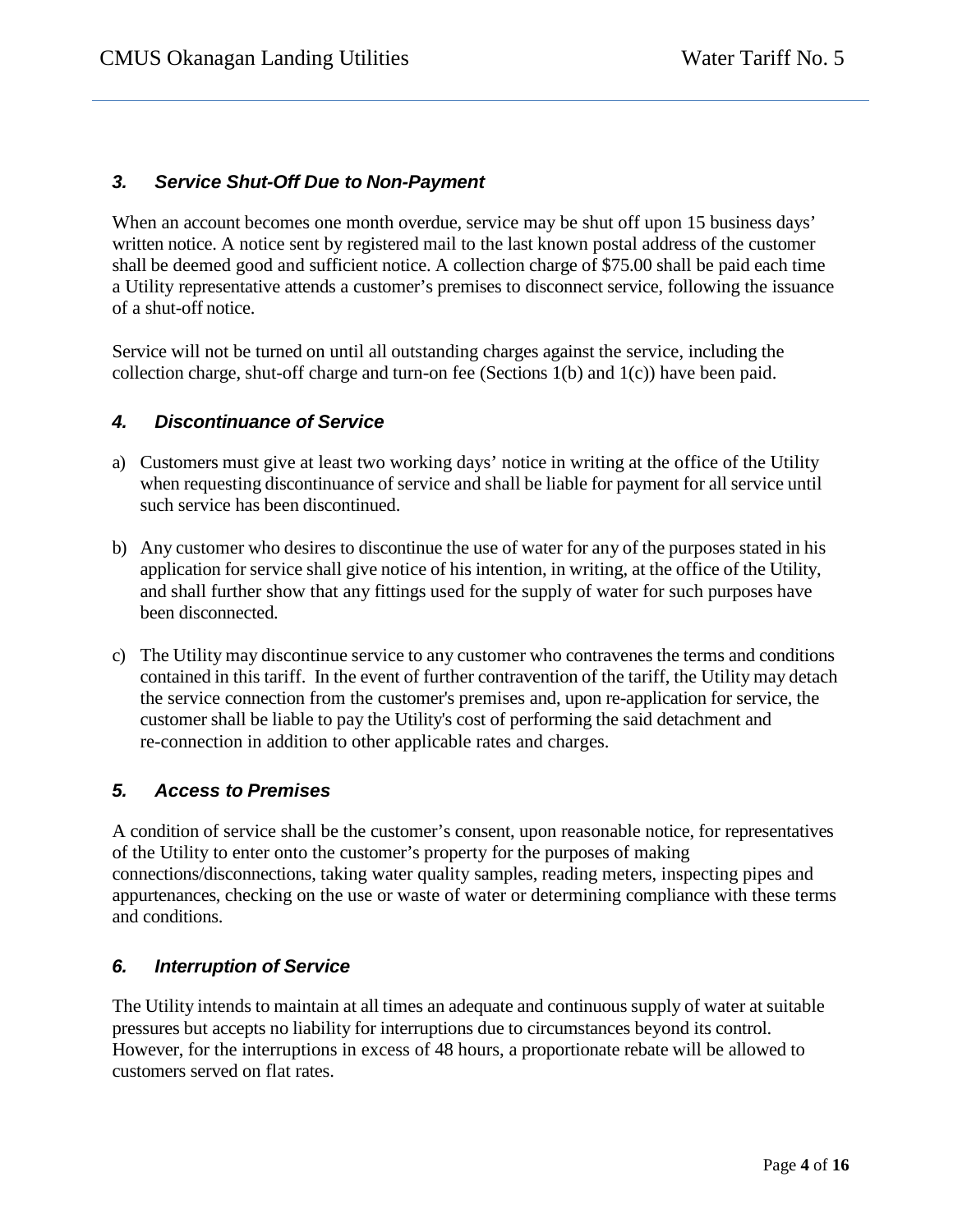# *7. Restriction of Use of Water*

The Utility may restrict or prohibit the use of water for gardening, sprinkling, air conditioning, the filling of swimming pools, or other purposes when, in its opinion, such action is necessary to conserve the water supply or to maintain water pressure. A customer who contravenes water use restrictions may receive one warning notice per calendar year before a fine for contravention applies. A notice delivered to the customer's premises shall be deemed good and sufficient notice of a contravention. For each subsequent contravention during the calendar year, a \$75.00 fine is applicable.

## *8. Limits on Water Use*

No customer shall sell or dispose of any water or permit same to be carried away, or use water or allow it to be used in premises, or for purposes other than those stated in the customer's application for service.

The Utility may, if in its opinion an undue amount of water is used at any time by any customer being served under a flat rate, install a water meter and thereafter charge the customer in accordance with the meter rates included in this tariff. All such meters shall remain the property of the Utility.

#### *9. Multiple Dwellings*

In the case of apartment houses, duplexes or houses containing one or more suites, each such accommodation, whether or not self-contained, shall **not** be considered as a separate customer unless it is *so* specified in a schedule of this Tariff other than side-by-side duplexes.

# *10. Work to be done by the Utility*

No person, who is not an agent or employee of the Utility, shall make any connections with or alterations to or tamper with any of the Utility's waterworks, including any water meter belonging to the Utility, nor turn on or off any valve or curb stop of the Utility, without prior authorization by the Utility in writing.

# *11. Minimum Size of Services*

The minimum size of pipe used to serve any one premises shall be 3/4" (19 mm) nominal diameter. The type and diameter of pipe used on the customer's premises should be selected with due consideration of pressure losses from friction.

# *12. Minimum Earth Cover Over Services*

All services on the customer's premises shall be buried below the maximum depth of frost penetration but in any event at a minimum depth of 5 feet below the surface of the ground.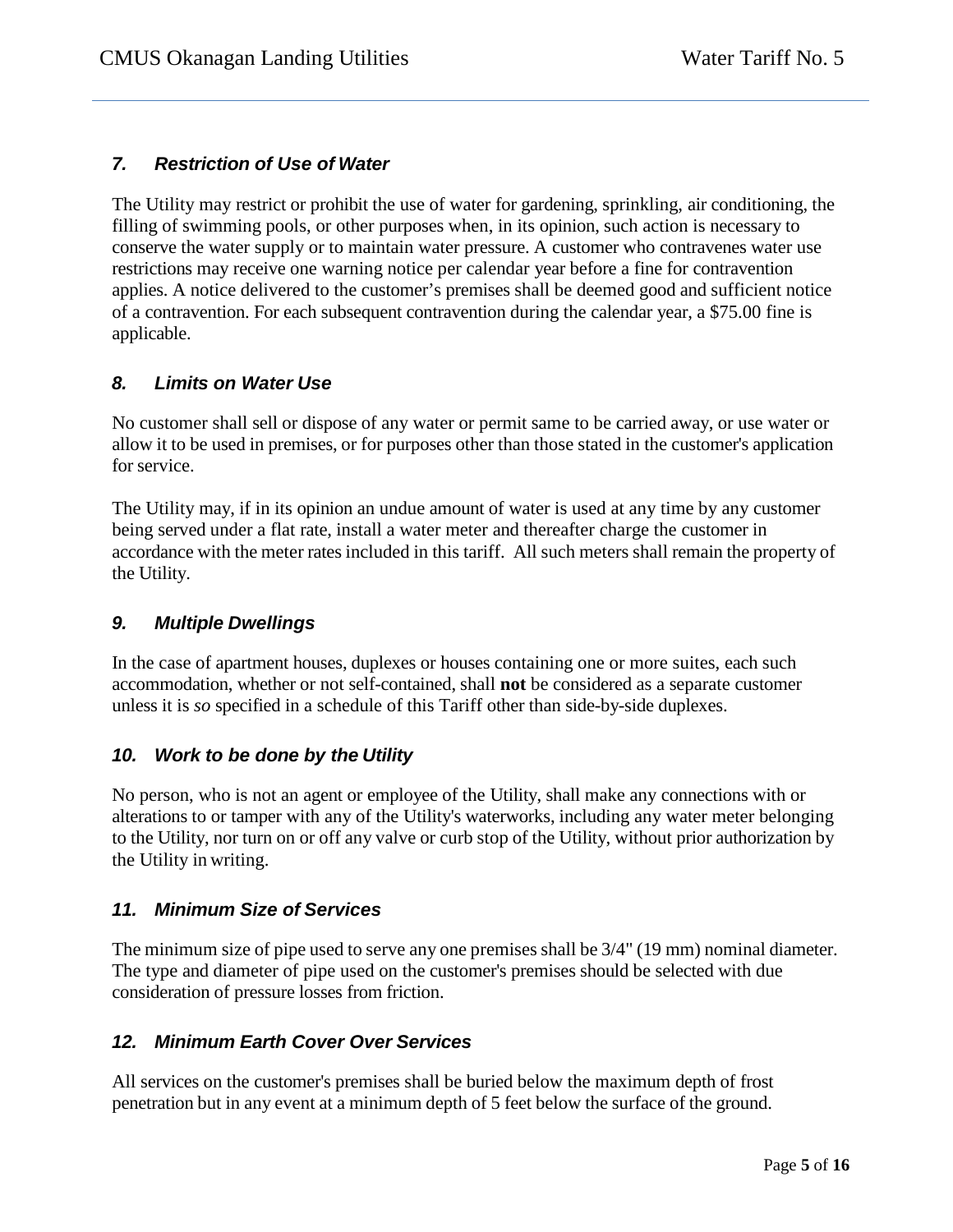# *13. Ownership of Service*

All water service pipes and fittings carrying water from the main to the customer's property line shall be the property of theUtility.

## *14. Stop Cock*

The customer shall provide a shut-off valve (stop cock) inside each of the customer's buildings in which water is used, for the use of the customer in case of leaky or defective pipes or fixtures, or in case the premises is vacated.

## *15. Customer's Service Pipes*

Service connection materials installed on the customer's premises shall be rated by the manufacturer to sustain a minimum working pressure of 160 psi (1100 kilopascals). No service pipe or fitting shall be covered until they have been inspected and approved by the Utility.

#### *16. Dangerous Cross-Connections*

The customer shall not permit the plumbing on their premises to be connected to any source of water supply other than the Utility's, or to any potential source of contamination, without first obtaining the Utility's permission in writing. Any back-flow preventers deemed necessary by the Utility to prevent the entry of contaminants shall be installed at the customer's expense, in the time frame provided by the Utility. Discovery of an unauthorized cross-connection, or cross-connection that is not suitably protected by a certified backflow preventer, may result in immediate shut-off of water service without notice by the Utility. The water shall not be turned on again until such repairs have been made to the satisfaction of the Utility, and the charges paid as provided for in clauses 1 and 4(c) of this tariff. No person whose water supply is shut off pursuant to this section shall have any claim against the Utility for discontinuance of supply.

# *17. Condition of Customer's Pipes and Fixtures*

All customers at their own risk and expense shall keep their pipes, stop cocks and other fixtures in good working order and shall protect them from frost and other damage. The Utility shall, within a reasonable time notify the customer of any leaky pipes and fixtures that are evident on the premises. If the necessary repairs are not made within two (2) working days after such notice has been given, or when the condition of the pipes or fixtures is such as to cause damage to property or material waste of water or damage to property, then without further notice the Utility may shut off the water supply. The water shall not be turned on again until such repairs have been made to the satisfaction of the Utility, and the charges paid as provided by clauses 1 and 4(c) of this tariff. No person whose water supply is shut off pursuant to this section shall have any claim against the Utility for discontinuance of supply.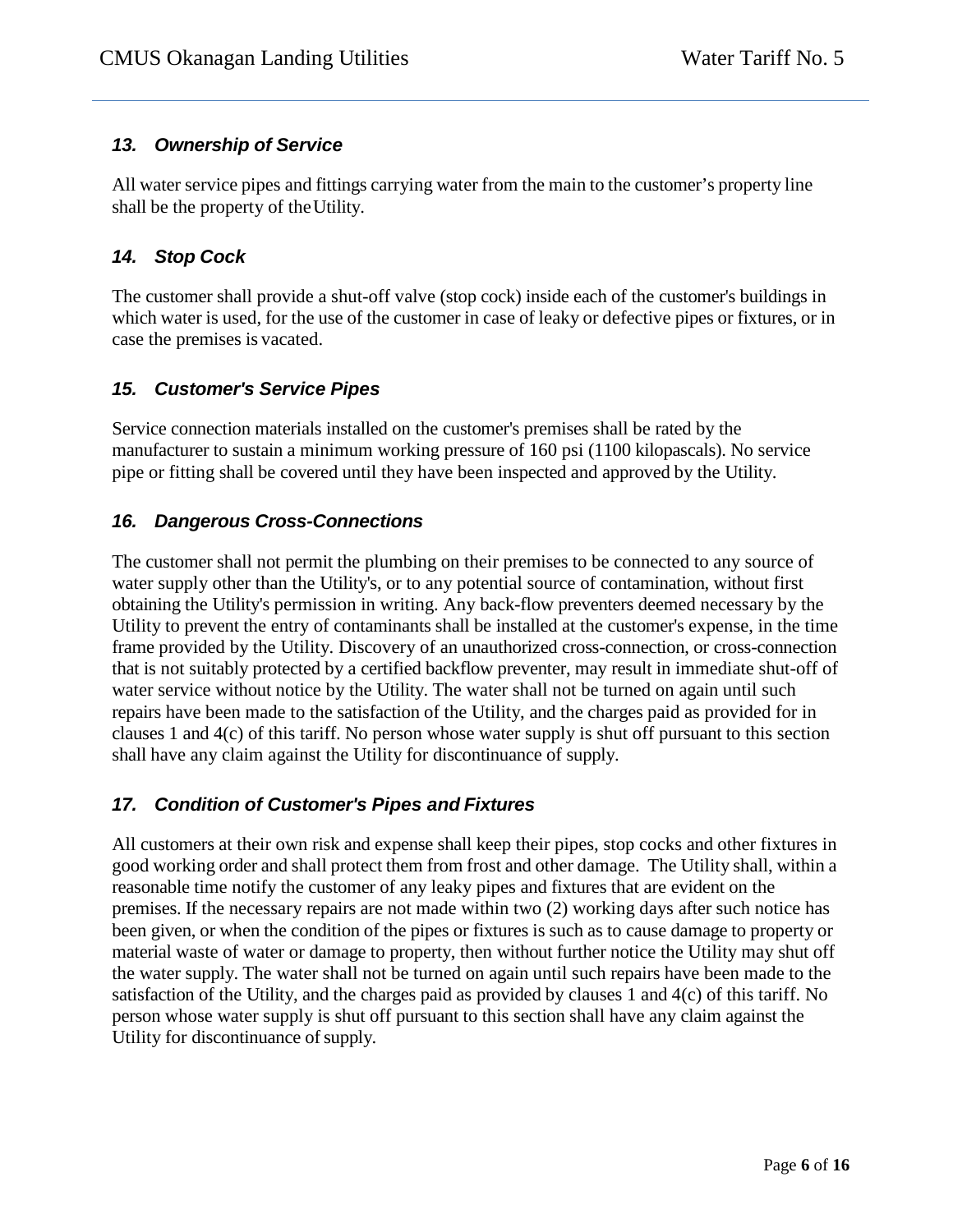## *18. Notice of Service Shut-off*

The Utility shall have the right at all times to shut off the water supply temporarily to any premises in order to make repairs, replacements, alterations and extensions to the Utility's waterworks as shall, in the opinion of the Utility, be deemed necessary. Whenever possible the Utility will give reasonable advance notice of shut-off, and, in all cases where the Utility expects service to be interrupted for 24 hours or more, the Utility shall give advance notice to its customers.

## *19. Application for Extension of Service*

For lots not authorized for service, all applications for extension of water service shall be made in writing by the owner or lessee of the premises to which the application refers, or by the owner's duly authorized agent. All applications for service shall state:

- a) the purpose(s) for which the service is to be used (i.e., domestic, commercial, irrigation, etc.);
- b) the legal description of the property;
- c) the number and location of the premises to be served.

Charges for extension of service are intended to recover the Utility's costs. For each application, an initial deposit of \$200 is required to be paid at the time of application. Additional costs incurred by the Utility for legal, engineering and other fees, including Utility staff time, will be payable by the applicant and may require further deposits prior to undertaking certain aspects of the application process.

Each application for extension of service requires an amendment to the Utility's Certificate of Public Convenience & Necessity (CPCN) to include the lot(s) within its authorized service area. In response to each application, the Utility will detail the terms and conditions of service including all rates and charges applicable. Prior to the issuance of an amended CPCN, confirmation is required that either a deposit into the Utility's Deferred Capacity Reserve/Trust Fund under Schedule B of this tariff has been made or that additional works have been constructed and contributed to the Utility by the applicant as required by the Comptroller of Water Rights.

If the application for extension of service does not proceed within one year of paying the deposit into the Deferred Capacity Reserve/Trust Fund under Schedule B of this tariff, the Utility will refund the amount plus interest to the applicant. Any costs directly associated with the application incurred by the Utility in excess of the \$200 initial deposit can be recovered from the monies paid into the Deferred Capacity Reserve/Trust Fund before issuing the refund to the applicant.

Once the amended CPCN is issued, and while the lot(s) are not receiving service, Availability of Service (rent) charges under Schedule G of this tariff will be applicable.

Additional applications shall be made for all extensions of service to additional premises and for additional purposes.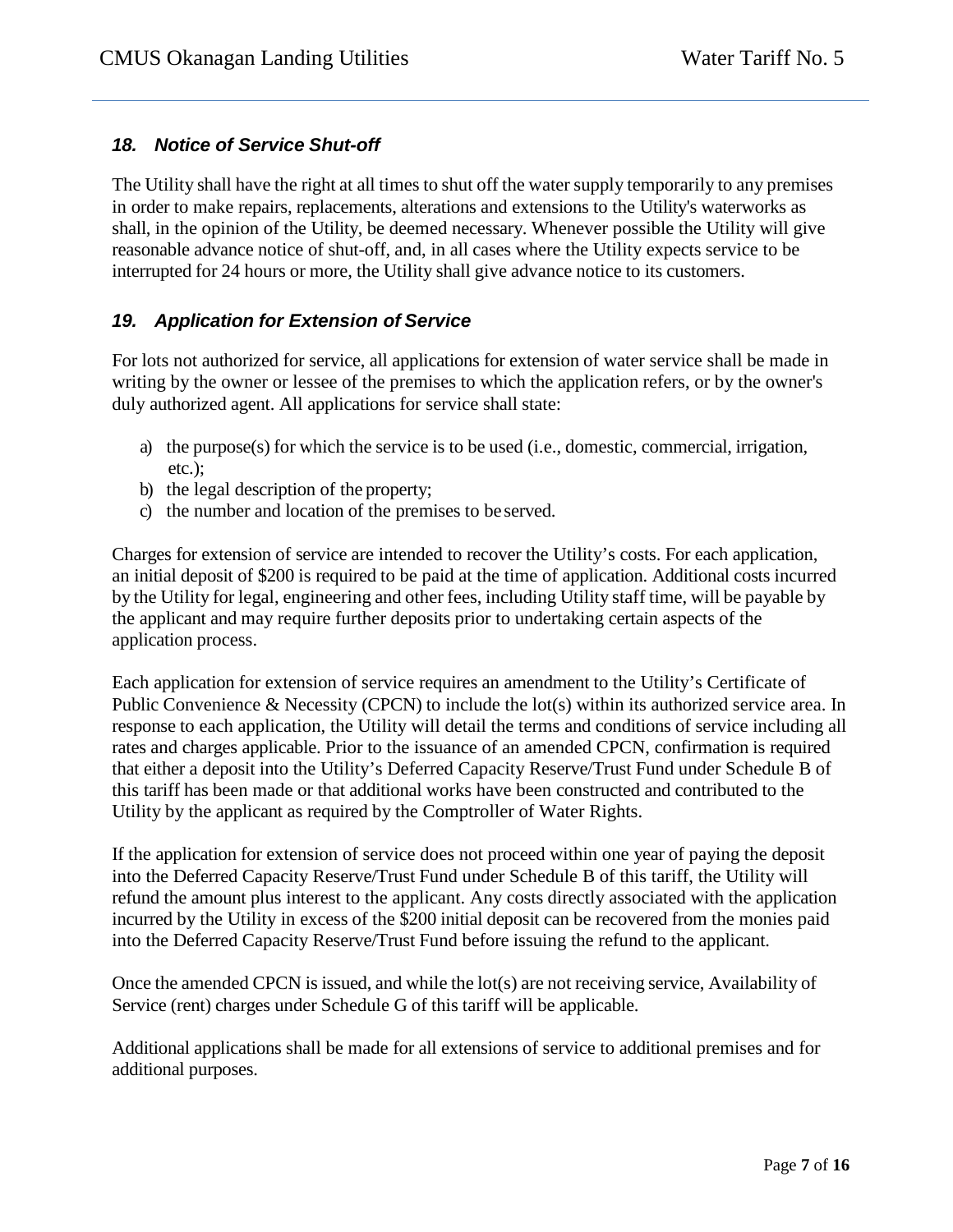#### *Water MainExtensions*

#### **General Provisions**

- 20.1 Any waterworks installed pursuant to an application for extension of service shall be the sole property of the Utility.
- 20.2 The size, type, quality of materials, and their location will be specified by the Utility and the actual construction will be done by the Utility or by a construction agency acceptable to it.
- 20.3 In arriving at the length of the main extension necessary to render service to any point, the distance from such point to the nearest distribution main shall be considered along lines of proper construction and common practice in the location of public waterworks, due consideration being given to the general layout of the Utility's system. The length of the extension shall be measured along the lines of proper construction from the nearest distribution main to the middle of the furthest property to be served.
- 20.4 The Utility will not be required to make extensions where road grades have not been brought to those established by public authority.
- 20.5 Where an extension must comply with a law, statute, bylaw*,* ordinance, regulation, specification or order of a public authority, the estimated cost of the extension shall be based upon the waterworks required to complytherewith.

#### **Method of Allocating Advances and Refunds**

20.6 Advances by original applicants:

When more than one applicant is involved and an advance is required in payment for a main extension the amount of the advance shall be divided equally or as otherwise agreed among the applicants are made known to the Utility.

20.7 Advances by subsequent customers:

An extension charge equal to a pro-rata share of the original cost of the main extension shall be collected by the Utility from each additional customer who connects to the original main extension within five years. The extension charge collected above shall be refunded equally **or as otherwise agreed** to the customers who already have advances deposited with the Utility as a result of connection to the extension, so that in the result all subscribers will have paid their pro-rata share or as otherwise agreed by them and made known to the Utility.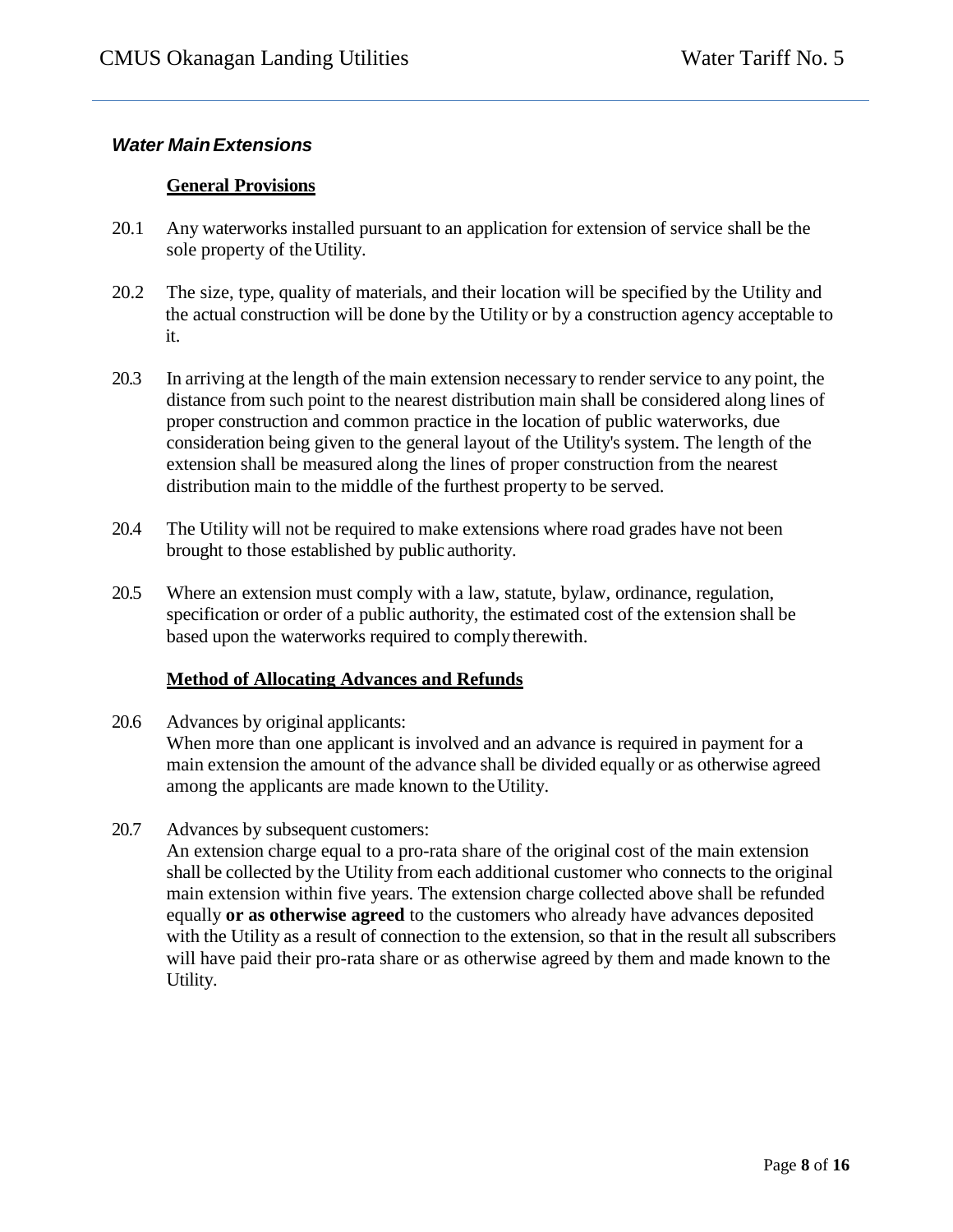20.8 Advances which maybe required from applicants in payment for extensions will be held by the Utility without interest. Refunds will be made in accordance with these rules and no *person* will have refunded to him an amount in excess of the amount of his advance. Refunds will be paid to the current registered owners of the properties on account of which the deposits were received. Any amount not used by the Utility for construction of the extension and not refunded at the end of five years from the date the advance was received by the Utility from the original applicant or applicants will be retained by the Utility and transferred to the "Deferred Capacity Reserve/Trust Fund" account. Thereafter additional customers will be connected without being required to pay the extension charge.

#### *20. Winter Construction*

The Utility reserves the right to refuse to make extensions and install service pipe to a customer's property line under frost conditions in the winter months that would make the undertaking impractical or in the Utility's opinion, excessivelycostly.

## *21. Amendments to Tariff*

The rates and charges recorded in this tariff are the only lawful, enforceable and collectable rates and charges of the Utility, and shall not be amended without the consent of the Comptroller. The Comptroller, on his own motion, or on complaint of the Utility or other interested persons that the existing rates in effect and collected or any rates charged or attempted to be charged for service by the Utility are unjust, unreasonable, insufficient, unduly discriminatory or in contravention of the *Water Utility Act*, regulations or law, may, after investigation, determine the just, reasonable and sufficient rates to be observed and in force, and shall, by order, fix the rates.

The Utility may submit to the Comptroller, by letter of application together with full supporting documentation, proposed amendments to rates and charges, and other terms and conditions of service. After initial review of the application, the Comptroller may require the Utility to give an acceptable form of notice of the application to its customers and other interested persons. The notice will state a specific time period within which any interested persons may submit objections to the application to the Comptroller. After investigation of the application and any objections thereto, the Comptroller will decide the matter and notify all interested persons of his decision.

#### *22. Disputes*

In case of disagreement or dispute regarding the application of any provision of these terms and conditions, or in circumstances where the application of the terms and conditions appears impracticable or unjust to either party, the Utility, or the applicant or applicants, may refer the matter to the Comptroller for adjudication.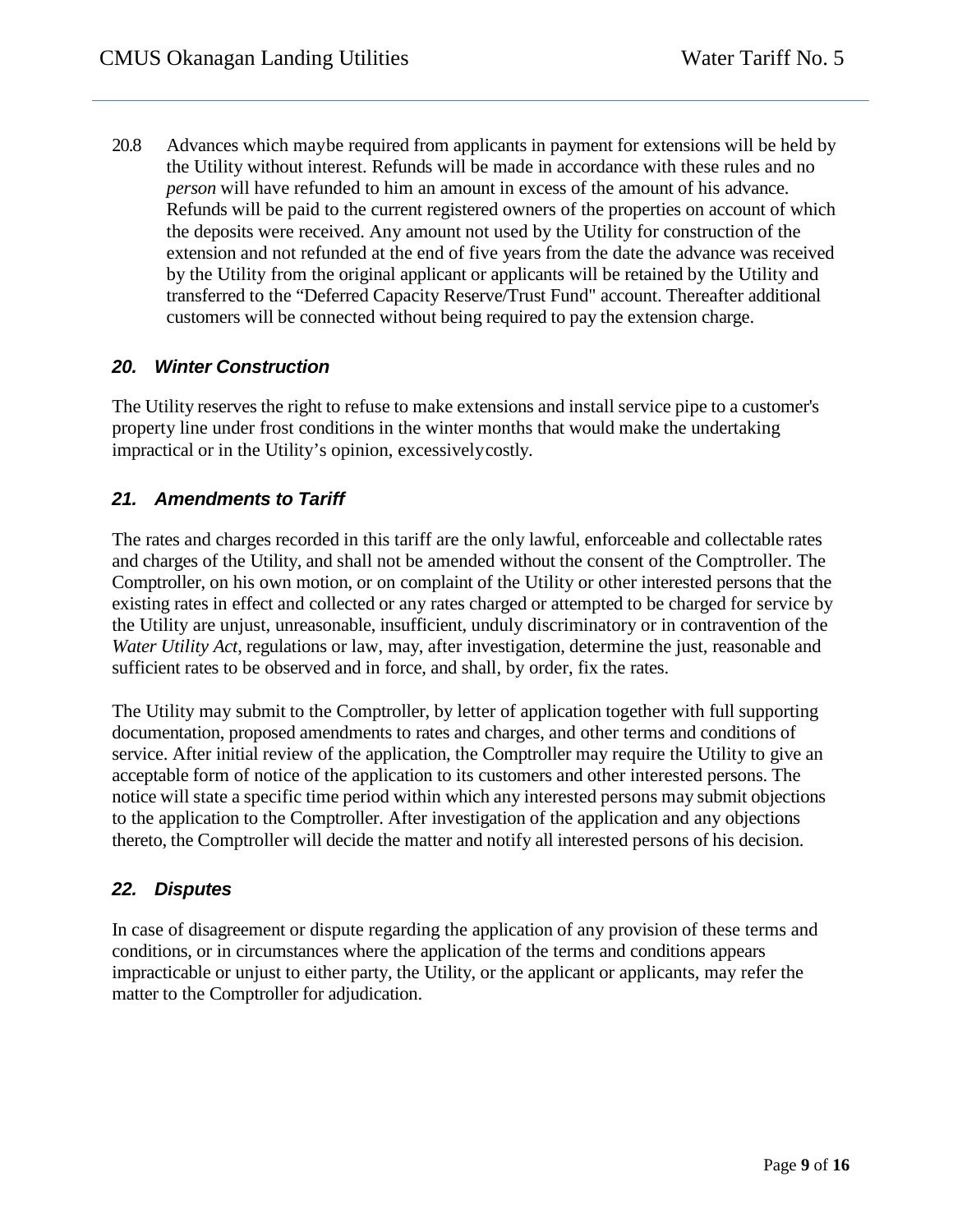#### **Schedule A**

#### **Water Service Connection**

The charges shown below apply to connections to a main (see page 2, section 1).

The connection charge (a) recovers the cost incurred by the Utility, and not otherwise recovered, of installing a service connection from the water main to a curb stop and, if required, a meter at the property line of the customer's premises or in the building. Cost herein includes any administrative overhead incurred.

Where, at a time prior to a customer's application for service, a service connection has been installed at no cost to the Utility or at a cost otherwise recovered by the Utility, then upon connection of the service pipe, the rate shown in (b) below shall be paid upon application for service.

| (a) | <b>Connection Charge:</b> | <b>At Cost</b> |
|-----|---------------------------|----------------|
|     |                           |                |

**(b)** Connection of customer's service pipe to an existing curb stop: **\$100.00**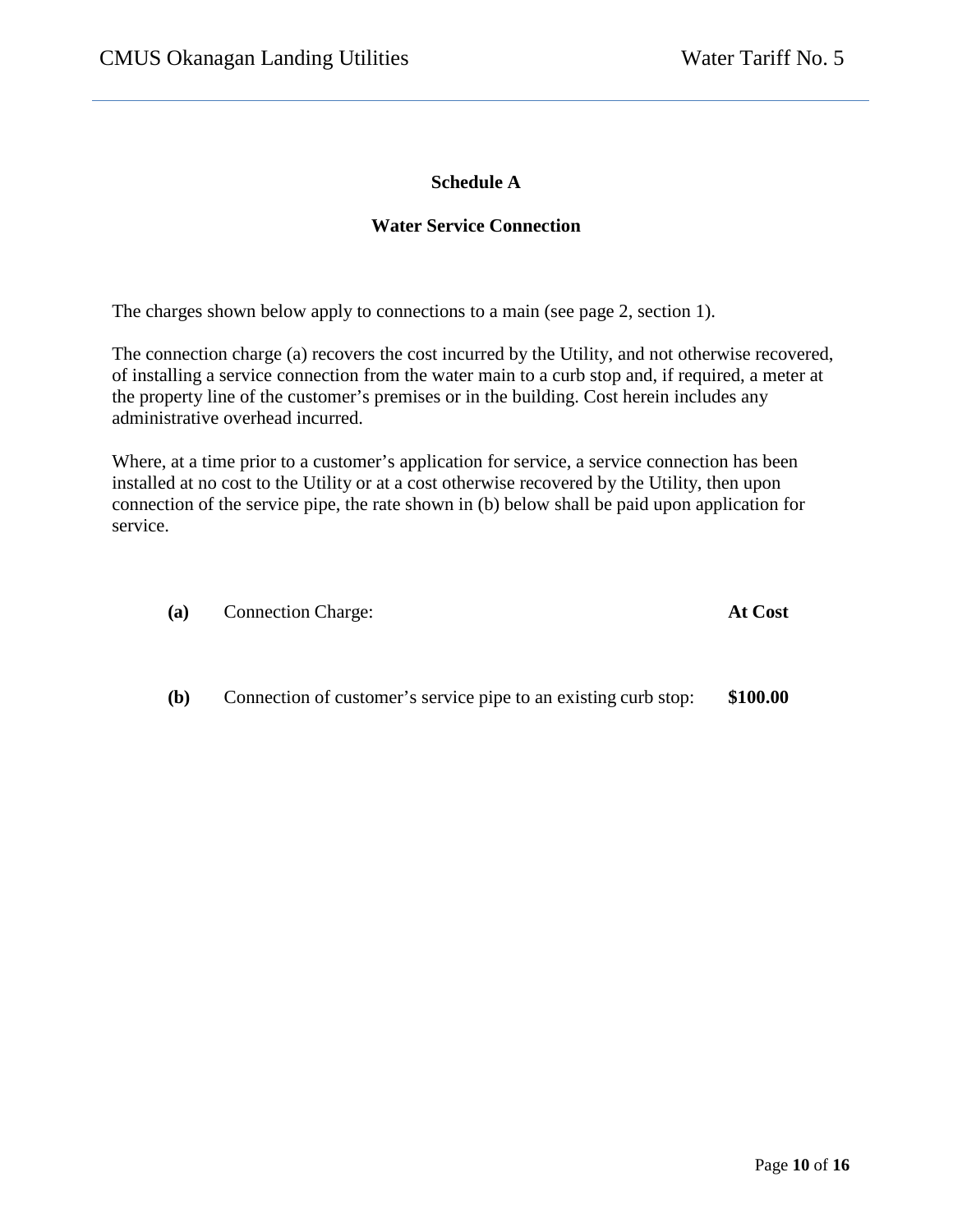## **Schedule B**

#### **Contribution in Aid of Future Construction**

Where as a result of premises becoming qualified as authorized premises a greater number of units require or may require service from the utility, thus utilizing waterworks capacity presently or in the future, then, upon application for an extension of service, in addition to the connection charge and any main extension costs, the charge shown below shall be paid.

For each residential service premises For each residential service premises **\$5,000**<br>qualifying as authorized premises

Notes:

- 1. For other than a residential service premises, the charge shall be calculated on a single family residential equivalent basis.
- 2. Monies collected are to be deposited to the Utility's Deferred Capacity Reserve/Trust Fund and may only be released with the written authorization of the Comptroller of Water Rights.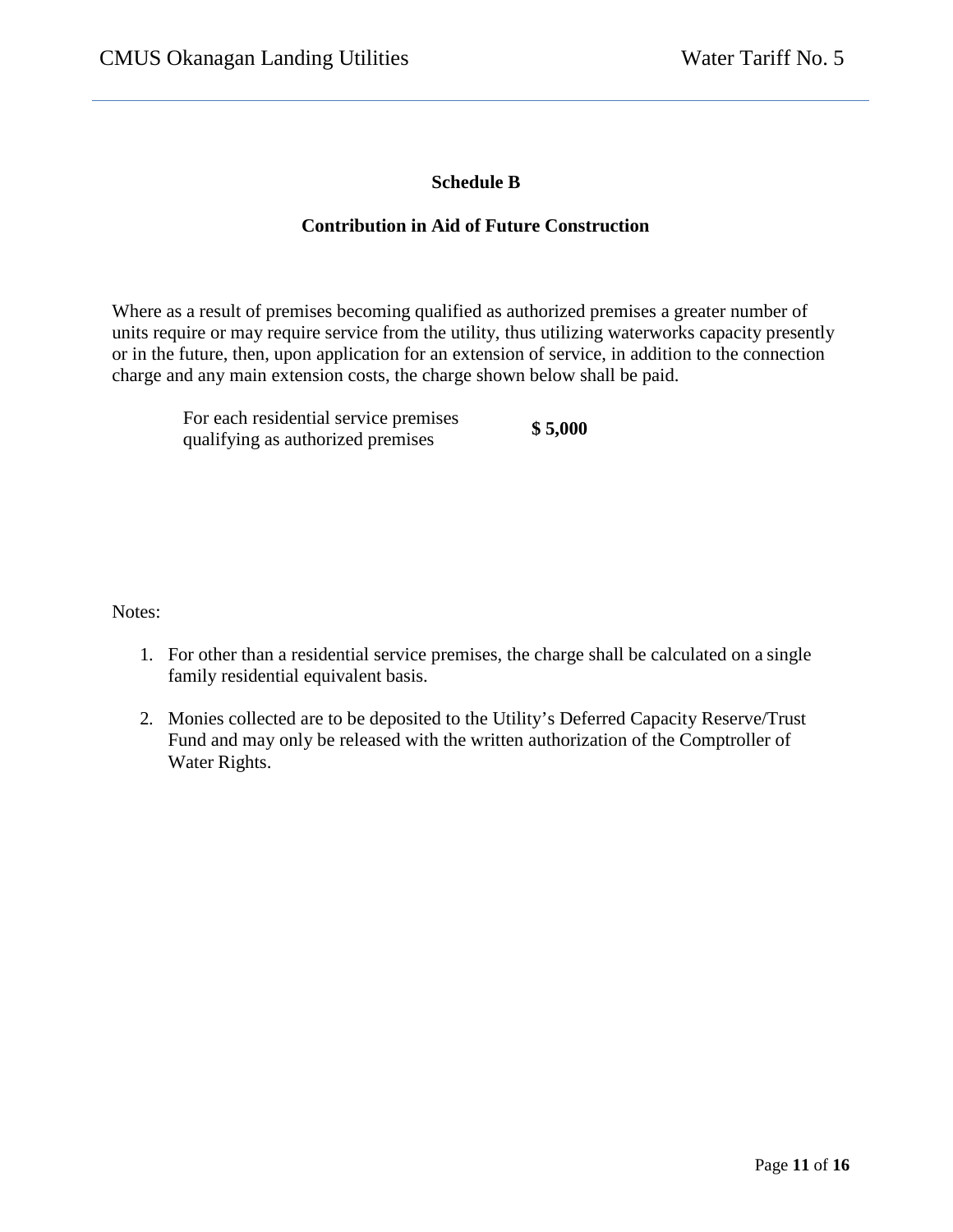## **Schedule C**

## **Residential Service Flat Rates**

| Applicability: | To residential service customers receiving service. |                                |  |
|----------------|-----------------------------------------------------|--------------------------------|--|
| Rate:          | Effective May 1, 2017                               | \$246.00 per SFRE, per quarter |  |
|                | Effective January 1, 2018                           | \$255.00 per SFRE, per quarter |  |
|                | Effective January 1, 2019                           | \$261.00 per SFRE, per quarter |  |
|                | Effective January 1, 2020                           | \$267.00 per SFRE, per quarter |  |

Notes:

1. From the rates collected, the following amounts will be deposited into a Replacement Reserve Trust Fund and may only be released with the written authorization of the Comptroller of Water Rights:

| Effective May 1, 2017     | \$40.00 per SFRE, per quarter |
|---------------------------|-------------------------------|
| Effective January 1, 2018 | \$40.00 per SFRE, per quarter |
| Effective January 1, 2019 | \$45.00 per SFRE, per quarter |
| Effective January 1, 2020 | \$50.00 per SFRE, per quarter |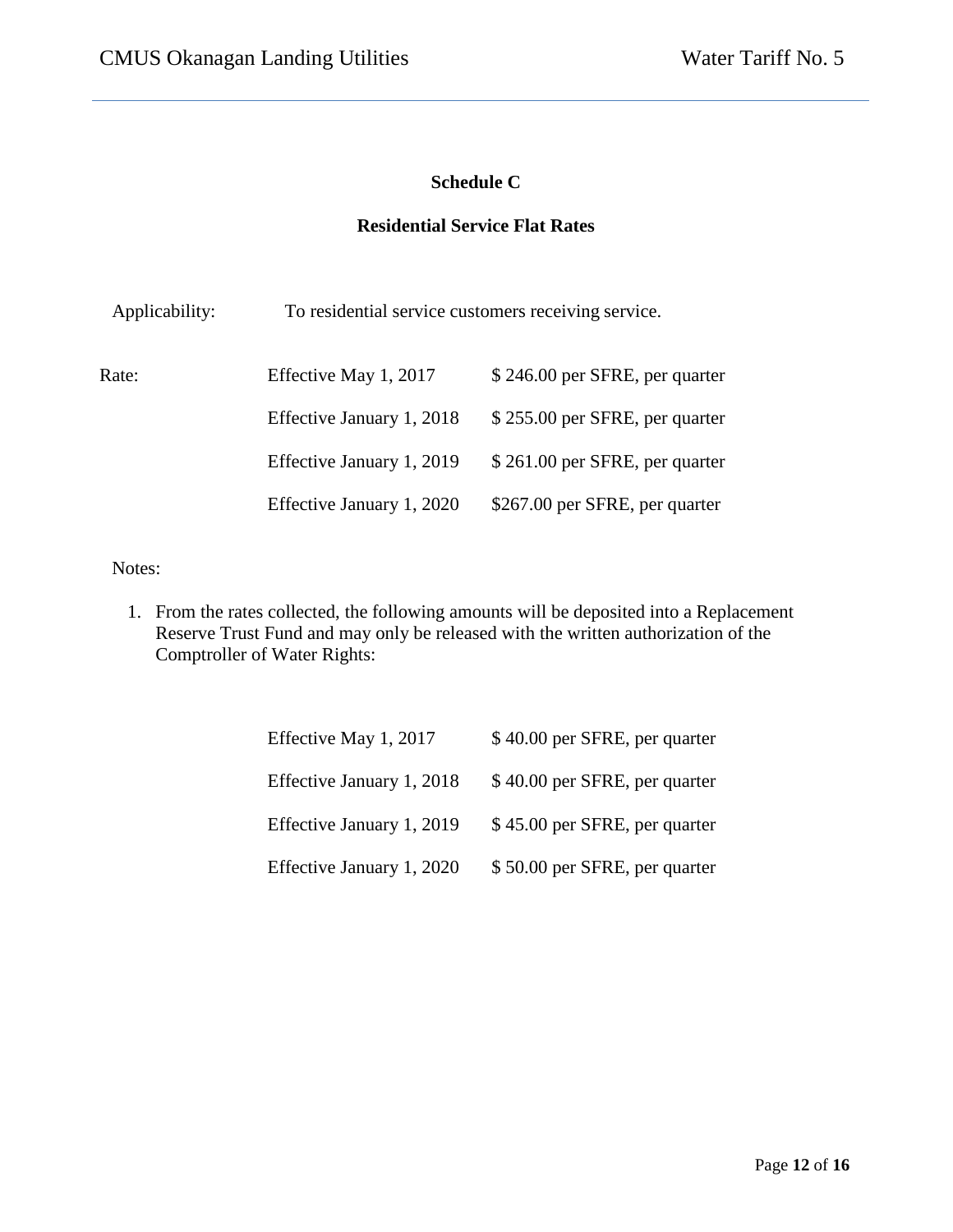# **Schedule D**

#### **Commercial Flat Rates**

Applicability: To all commercial customers receiving service.

Rate: Not Applicable

Notes:

1. From the rates collected, \_\_\_\_\_% or \$ \_\_\_\_\_\_ per customer will be deposited into a Replacement Reserve/Trust Fund and may only be released with the written authorization of the Comptroller of Water Rights.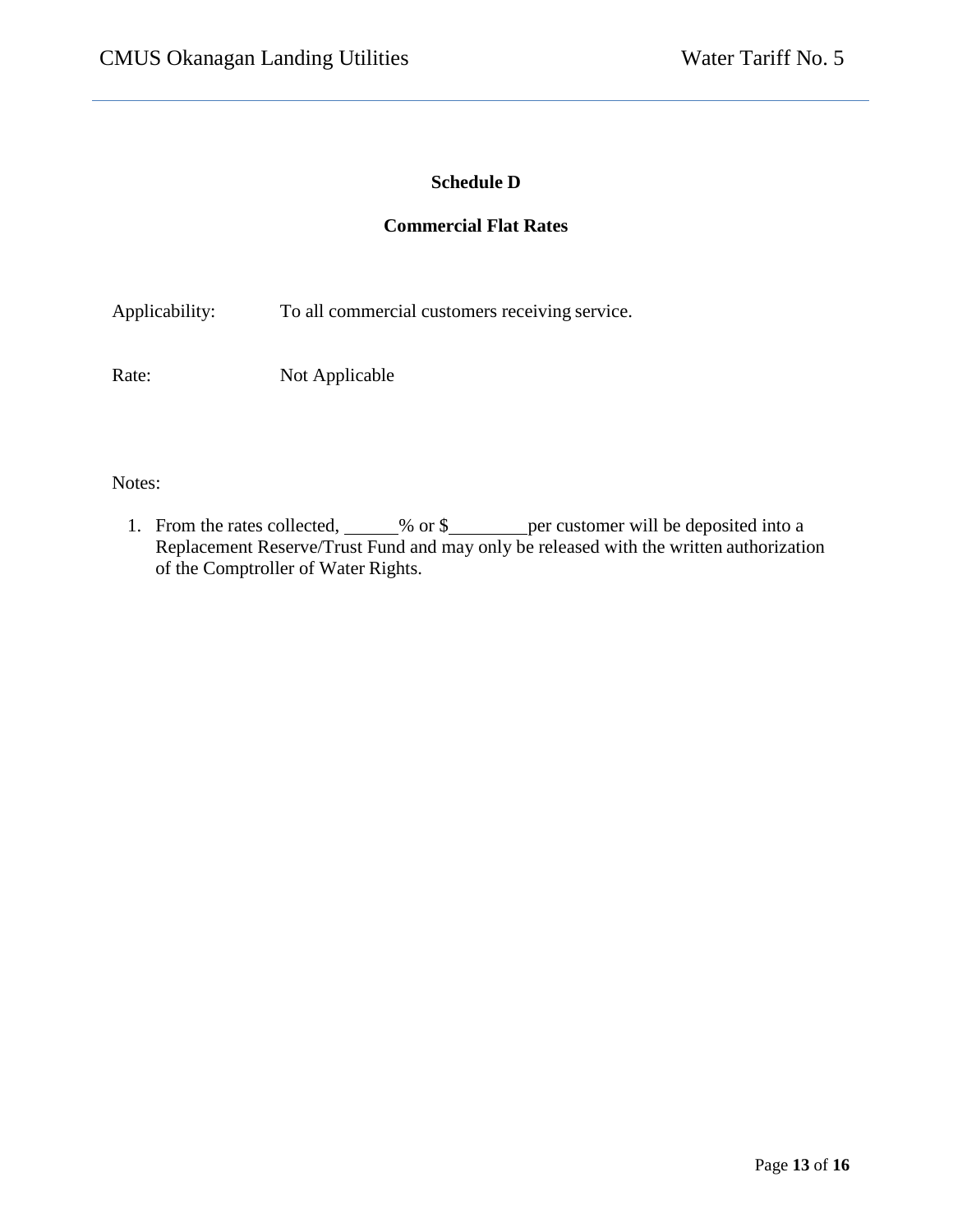#### **Schedule E**

#### **Meter Rates**

Applicability: To all customers with metered services.

Rate: Not applicable

#### Notes:

- 1. From the rates collected, 600 % per customer will be deposited into a Replacement Reserve/Trust Fund and may only be released with the written authorization of the Comptroller of Water Rights.
- 2. Additional units within the same building are considered to be  $\frac{1}{2}$  of a residential service premises and are to pay ½ of the residential service or metered rate.
- 3. Seasonal users who request that their water service be shut off are to be charged at  $\%$ of the residential service user rate while their service is disconnected and be subject to the shut-off and turn-on fees per sections 1(b) and 1(c) of the Tariff.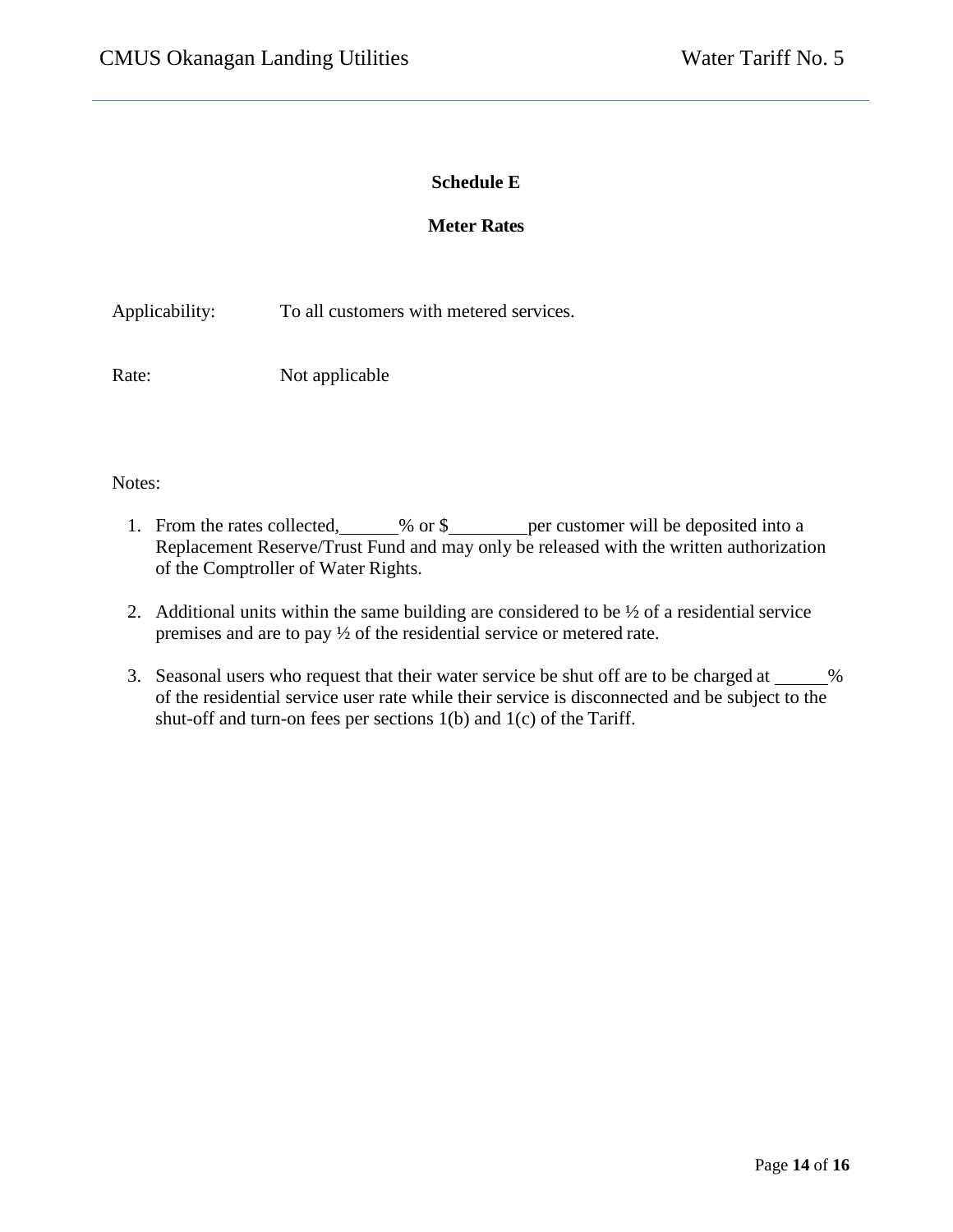# **Schedule F**

# **Fire Hydrant & Standpipe Rates**

(Per Fire Protection Agreement)

Applicability: Not Applicable Rates: Hydrants Standpipes  $\frac{1}{2}$  $\frac{1}{2}$